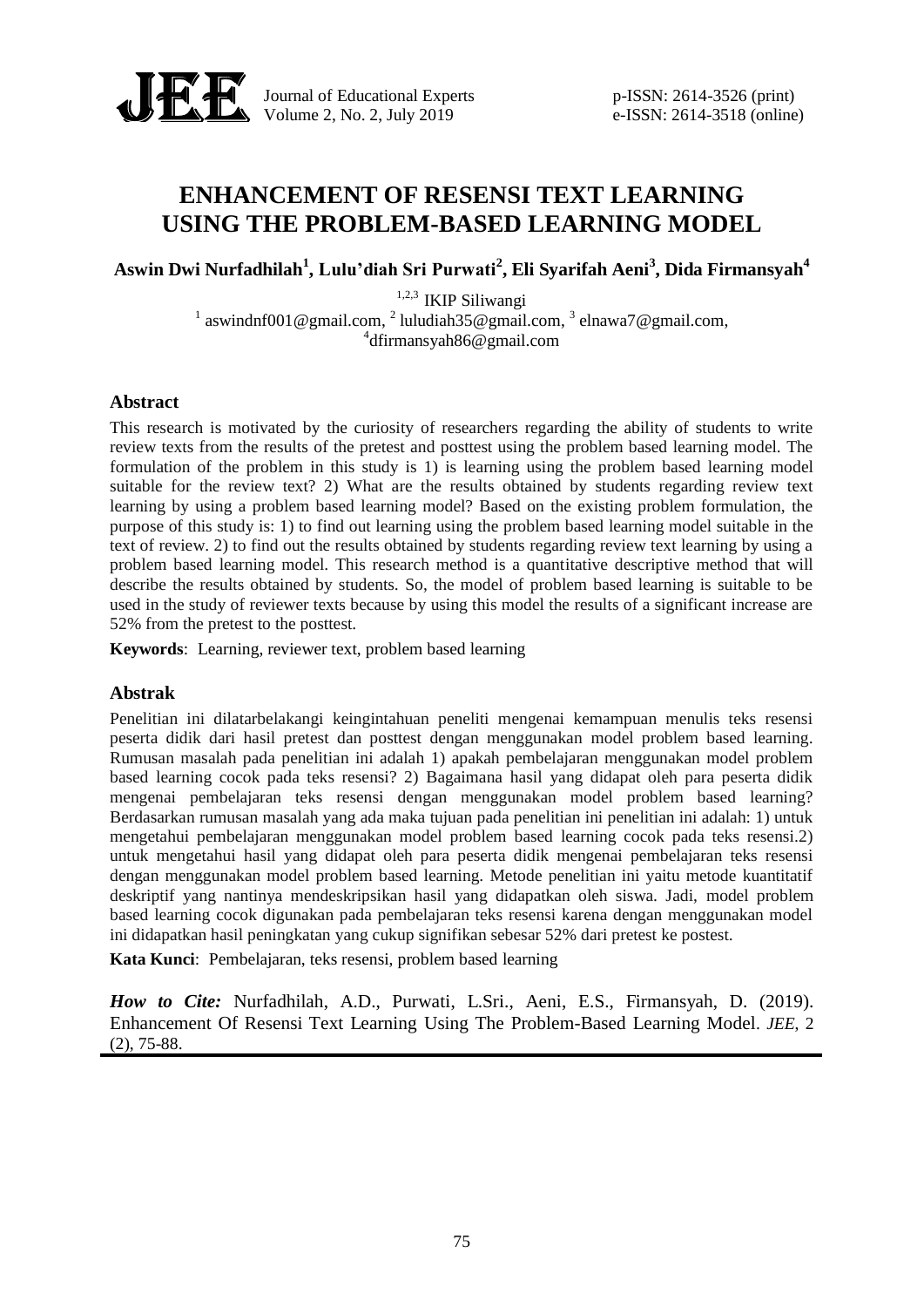## **INTRODUCTION**

The ability of students to understand the reviewer text is still lacking in terms of knowledge and skills. The ability to write is considered as one of the difficult abilities and tends to be people who don't like writing (Triyani, Romdon, & Ismayani, 2018). This difficulty can be seen from the text of the review made by students. There are still many students who do not understand the format that must be written. The format that must be included in the identity, structure, and rules of language. Many students consider a review text to be just a text of criticism. However, actually the review text regarding a work. The researcher chose the review text because there were still many mistakes between the review text and the critical text.

This research is motivated by the curiosity of researchers regarding the ability of students to write review texts from the results of the pretest and posttest using the problem-based learning model. Interesting learning becomes a hope for students, this spurs on a conducive atmosphere so that students are able to easily understand and understand what is conveyed by the teacher. One way that learning can be carried out conducive is to use the right model in the text that is learned or taught. In addition to using the right model, the teacher also needs to understand the character of each student in order to determine the right model. Each student also has a different ability to capture. Therefore, the teacher must have a way to make students more easily understand the message or information conveyed by the teacher. Likewise in the understanding of students about writing a review text. Appropriate methods are needed so that students can easily understand it.

Learning models can improve students' critical thinking skills in solving a problem (Dewi, 2010). The problem-based learning model was chosen so that researchers analyzed a more detailed process regarding the continuity of learning. Compared with approaches and methods, the model has more syntax about the process of teaching and learning activities.

Referring to the statement above, there are several formulations of the problems contained in this study, including 1) does learning using the problem-based learning model fit the review text? 2) What are the results obtained by students regarding review text learning by using a problem-based learning model? Based on these problems, the objectives of this study are 1) to find out learning using the problem-based learning model suitable in the text of review.2) to find out the results obtained by students regarding reviewer text learning by using a problembased learning model.

Kusmaniyah (2012) once carried out research on the review text, only this researcher used various STAD as a learning model used during learning. However, researchers used the concept sentence in the study. The results obtained by other researchers using various STAD models can be seen from the work of students in writing review texts that have exceeded the KKM as well as from journal entries of students and teachers and from the results of observations to students that learning takes place pleasantly.

Learning can be said to be the result of memory, cognition, and metacognition that affect one's understanding (Huda, 2014). As for Rahayu & Firmansyah (2018), revealing learning is the process of relations between students and the surrounding environment. According to the National Education System Law, Number 20 of 2003 states that learning is the process of interaction between students and educators and learning resources in a learning environment.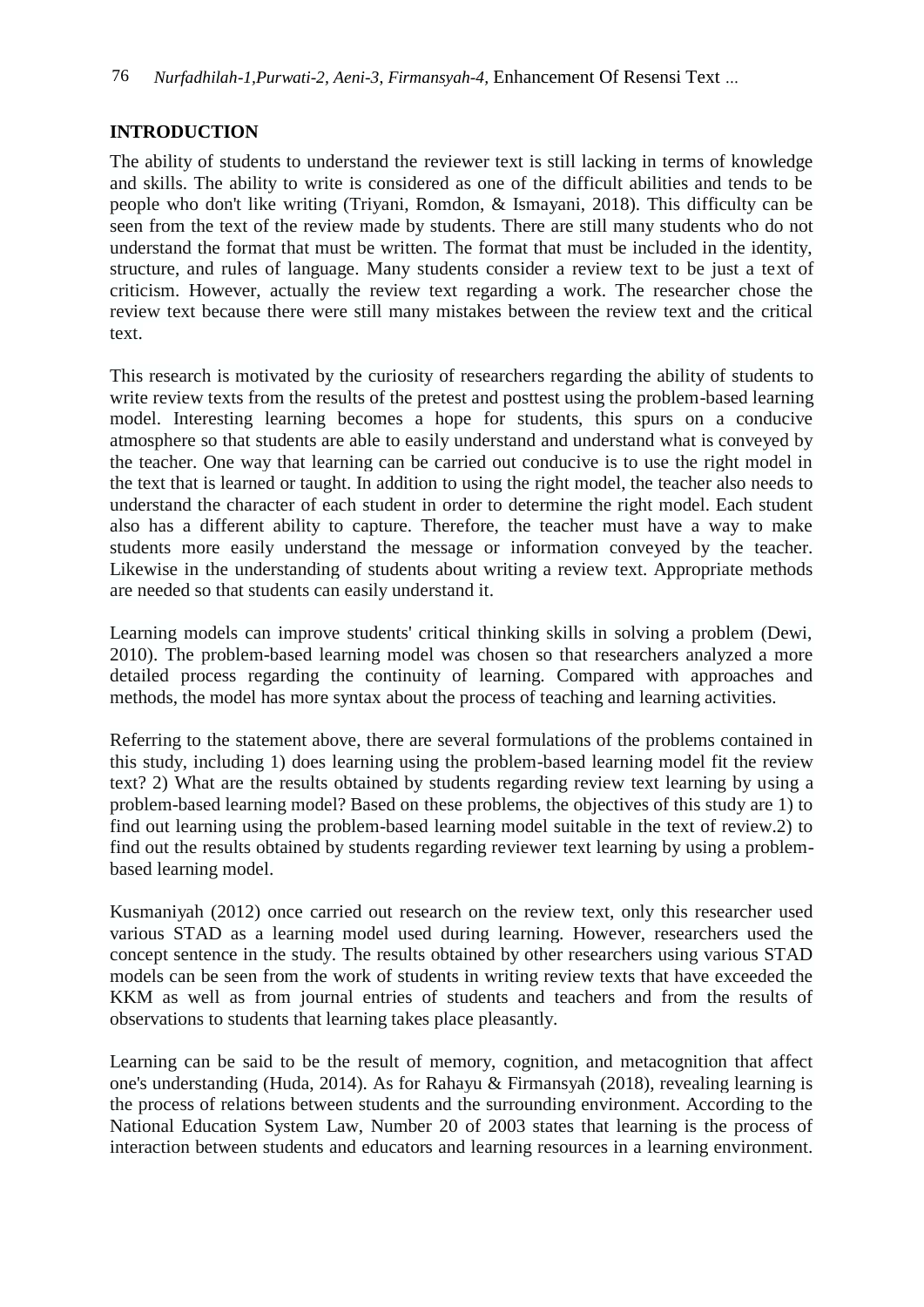So, learning is an activity that affects cognitive, affectiv, and psychomotor power through the process of interaction in the learning environment.

**JEE** 

According to Tarigan (2013), writing is a language skill that is used to communicate indirectly and not face to face with other people. Writing learning is an activity of interaction and communication conveying messages with media and written language to students (Dalman, 2016a). In addition, Mustika & Lestari (2016) explained that someone who has good writing skills will have good reading skills and vice versa. Related to writing Wikanengsih (2013) states that writing is a person's thinking activities related to reason. Therefore, writing is a language skill with written media as an increase in reasoning power for someone.

Text can be said as the use and exchange of language signs (Piliang, 2004). Meanwhile, according to Sholeh (2013), the text is a diversity of varied responses, starting with the way teaching and learning activities make children feel unencumbered so they can give opinions and defend their opinions. So, the text is the use of language signs to provide diverse opinions.

According to Dalman (2016b), a reviewer is a term used to assess whether a book is good or not. That is, what is assessed are the strengths and weaknesses of the book. Kosasih (2014) said that the review is an essay which contains a review of a work, both in the form of books, films, and song albums. The task of the reviewer gives an overview to the reader about work whether it is worth reading or not. Therefore, a reviewer is an assessment of work to find out the strengths and weaknesses, worthy or not of the work for the reader.

A model is a unit consisting of approaches, strategies, methods, techniques, and tactics in learning, the model is a description of the teaching and learning process presented by the teacher (Sudrajat, 2003). Rocmah (2012) revealed that the learning model is a concept to describe systematic and organized stages to provide learning experiences to achieve certain learning goals. Therefore, the learning model is a unity which is a description of the stages of the learning process to achieve certain learning goals.

According to Arends (Hosnan, 2014), the problem-based learning (PBL) model is a learning model using a learning approach to students on authentic problems. That way, students are able to compile their own knowledge, as well as develop higher skills of inquiry, empower students and increase self-confidence. Thus, the problem-based learning model is a learning model given to students by giving authentic problems, so students are able to compile knowledge independently.

Therefore, the researcher took the title "Improving review text learning by using a problembased learning model in class XI" to find out the knowledge of students in the review of text learning. In addition, researchers want to know how far the ability of students in review text learning by using a problem-based learning model. The results obtained indicate the effectiveness or failure of the problem-based learning model in the review text.

#### **METHOD**

According to Sugiyono (2017), the research method is basically a scientific way to obtain data with specific purposes and uses. The Method is how to get data for a specific purpose (Aeni  $\&$ Lestari, 2018). In this study, researchers used experimental research methods or commonly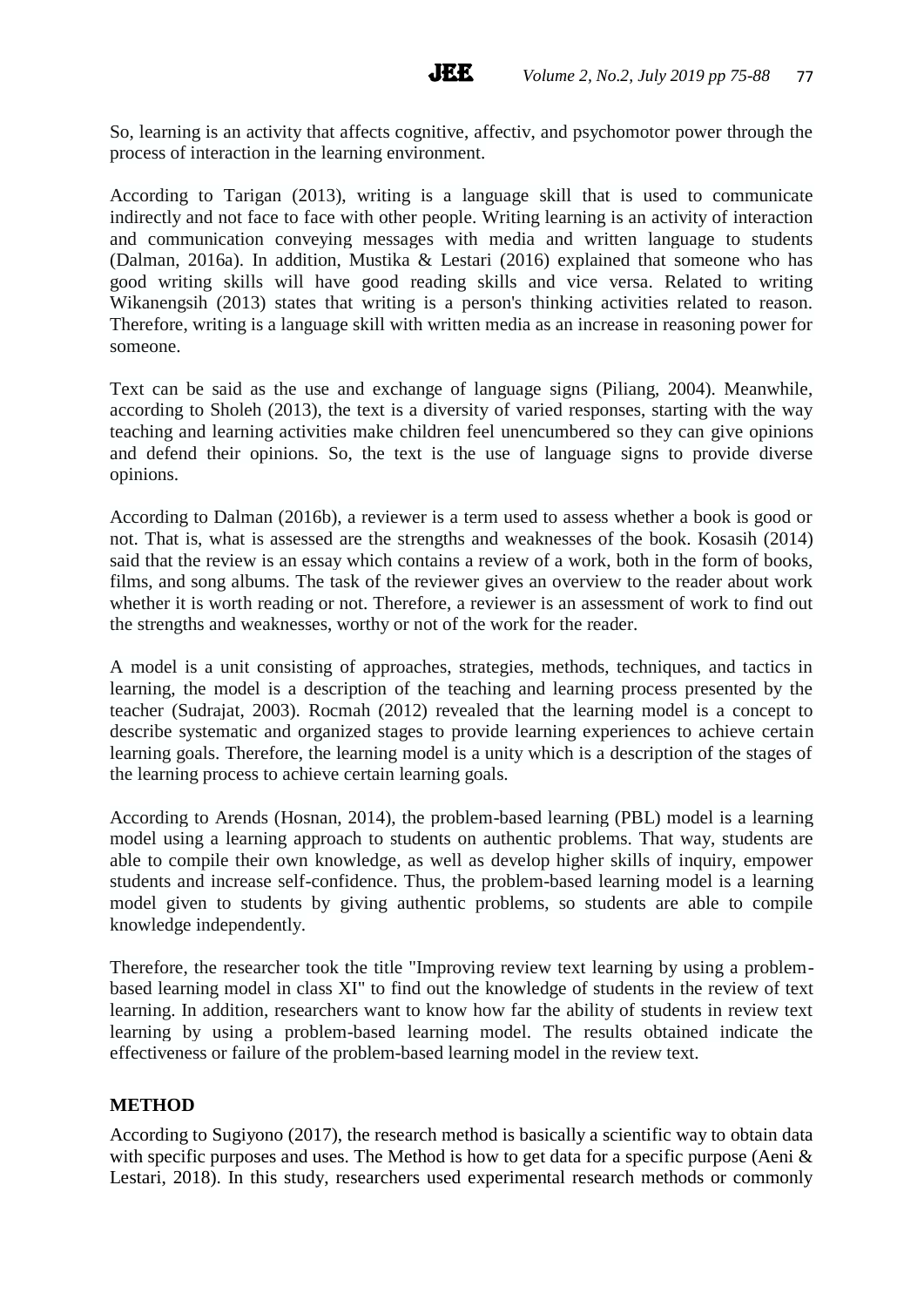known as quantitative methods. Quantitative research methods can be interpreted as research methods based on the philosophy of positivity, used to examine the population of two specific samples, collecting data using research instruments, analyzing quantitative or statistical data, with the aim of testing the hypothesis that has been applied (Sugiyono, 2017).

In this study, researchers will examine using the pre-experimental method in the form of onegroup pretest-posttest design. In this design, before the experimental class is given treatment, the experimental class is given a test first in order to be able to compare with the situation before being treated. This design can be described:

 $\theta^1$ x $\theta^2$ 

 $0<sup>1</sup>$  = pretest experimental class  $0^2$  = posttest experimental class  $X =$  treatment

The first activity carried out is by giving an initial test without giving any action beforehand. Then, the researcher gives an action in the form of reviewer text learning by using a problembased learning model. After that, at the end of the meeting, the students were again given the final test regarding the text learning review. The instruments in this study were 10 items in multiple choices and one essay along with the assessment rubric. The aspect of identity assessment contained in the review text consists of:

- 1. book title,
- 2. publisher,
- 3. number of pages,
- 4. author, and
- 5. year of publication.

The assessment aspect of the review text structure consists of:

- 1. the title of the reviewer,
- 2. introduction,
- 3. fill in,
- 4. evaluation (weaknesses and strengths), and
- 5. cover.

Aspects of the assessment of linguistic rules in the review text include temporal conjunctions, lighting conjunctions, causal conjunctions, suggestion sentences, and absorption words. Assessment aspects of writing include beauty, cleanliness, readability, suitability, and neatness. Processing data obtained on multiple choice aspects is 30% and essays are 70%. This is because the weight on multiple choice questions is smaller than the weight on essay questions. The weight contained in the multiple choice questions is 1 and the essay problem is 5.

## **RESULTS AND DISCUSSION**

## **Results**

In the results section and this discussion, the researcher will describe the score obtained by the XI IIK students. Scoring is seen from the three highest, medium, and lowest scores. Below is a table that states the comparison of initial values and final values.